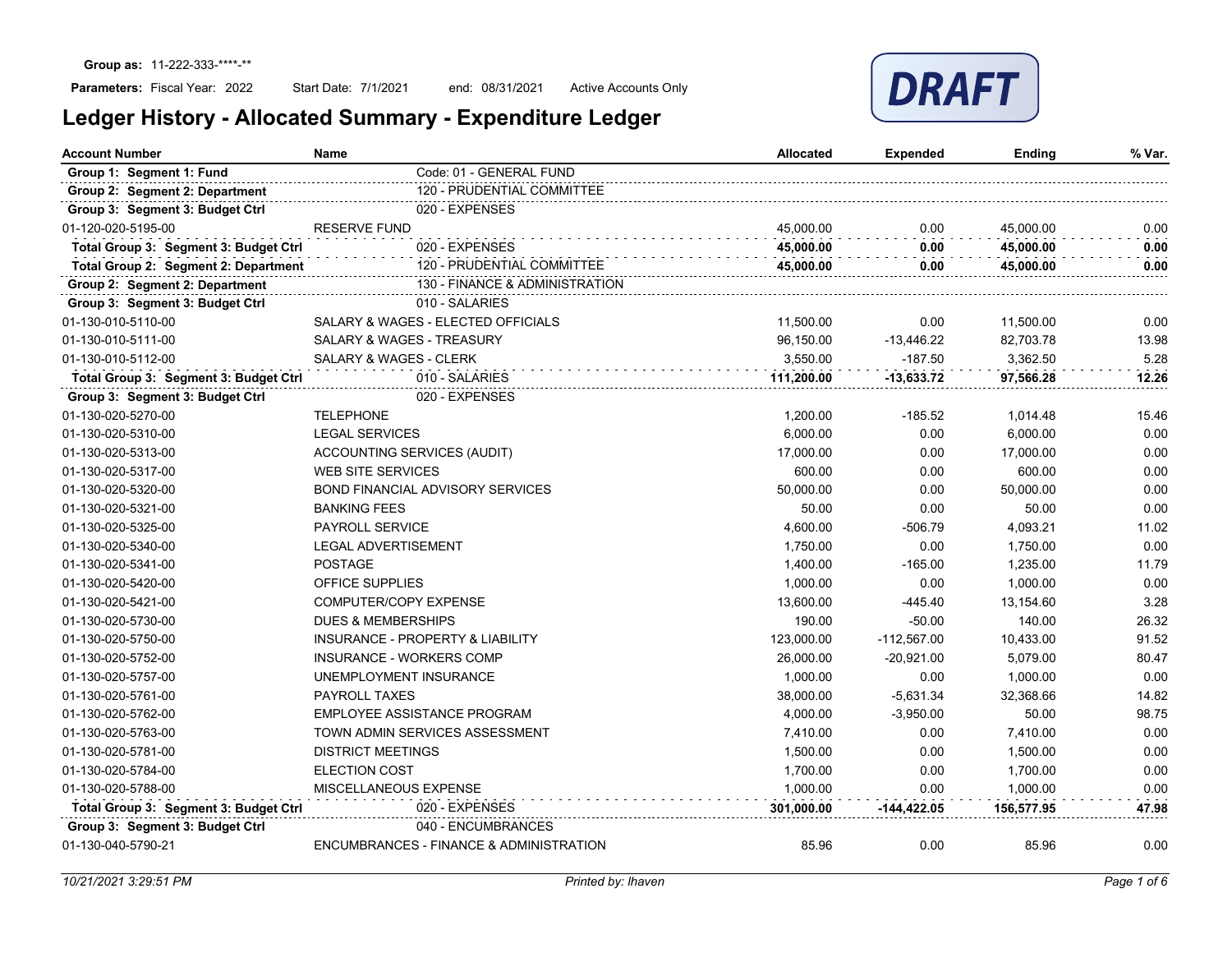

| 040 - ENCUMBRANCES<br>85.96<br>85.96<br>Total Group 3: Segment 3: Budget Ctrl<br>0.00<br>130 - FINANCE & ADMINISTRATION<br>Total Group 2: Segment 2: Department<br>412,285.96<br>$-158,055.77$<br>254,230.19<br>220 - FIRE<br>Group 2: Segment 2: Department<br>010 - SALARIES<br>Group 3: Segment 3: Budget Ctrl<br><b>SALARY &amp; WAGES - CHIEF</b><br>01-220-010-5113-00<br>$-25,821.56$<br>160,465.00<br>134,643.44<br>01-220-010-5115-00<br>SALARY & WAGES - DEPUTY CHIEF<br>117,875.00<br>$-18,968.38$<br>98,906.62<br>SALARY & WAGES - PERM FULL TIME<br>959,800.00<br>$-177,470.44$<br>782,329.56<br>01-220-010-5120-00<br>SALARY & WAGES - INCIDENT PERM<br>$-4,499.66$<br>30,500.34<br>01-220-010-5124-00<br>35,000.00<br>SALARY & WAGES - TRAINING FT<br>01-220-010-5125-00<br>75,000.00<br>-4,221.39<br>70,778.61<br>SALARY & WAGES - VACATION COVERAGE<br>116,820.00<br>$-22,436.42$<br>94,383.58<br>01-220-010-5126-00<br>SALARY & WAGES - SICK COVERAGE<br>100,000.00<br>$-6,505.56$<br>93,494.44<br>01-220-010-5127-00<br>SALARY & WAGES - PERSONAL COVERAGE<br>32,600.00<br>$-5,543.72$<br>27,056.28<br>01-220-010-5128-00<br>SALARY & WAGES - HOLIDAY PAY<br>$-21,852.00$<br>28,028.00<br>01-220-010-5129-00<br>49,880.00<br>01-220-010-5130-00<br>SALARY & WAGES - FULL TIME INJURY<br>60,000.00<br>$-18,154.44$<br>41,845.56<br>SALARY & WAGES - OTHER UNION<br>2,000.00<br>0.00<br>2,000.00<br>01-220-010-5131-00<br>SALARY & WAGES - EMERG LABOR<br>25,000.00<br>$-3,426.56$<br>21,573.44<br>01-220-010-5132-00<br>9,550.00<br>$-2,100.00$<br>7,450.00<br>01-220-010-5133-00<br>SALARY & WAGES - LONGEVITY PAY<br>01-220-010-5144-00<br>SALARY & WAGES - EDUC INCENTIVE<br>53,920.00<br>0.00<br>53,920.00<br>01-220-010-5150-00<br>SALARY & WAGES - OTHER FT<br>25,000.00<br>$-1,679.24$<br>23,320.76<br>01-220-010-5155-00<br>SALARY & WAGES - EMS OFFICER<br>10,000.00<br>0.00<br>10,000.00<br>010 - SALARIES<br>Total Group 3: Segment 3: Budget Ctrl<br>1,832,910.00<br>$-312,679.37$<br>1,520,230.63<br>020 - EXPENSES<br>Group 3: Segment 3: Budget Ctrl<br>01-220-020-5210-00<br><b>ELECTRICITY</b><br>12,931.56<br>14,000.00<br>$-1,068.44$<br><b>HEATING</b><br>6,550.00<br>$-212.80$<br>6,337.20<br>01-220-020-5212-00<br>$-992.63$<br>01-220-020-5213-00<br>GASOLINE/DIESEL<br>12,000.00<br>11,007.37<br>01-220-020-5243-00<br>REPAIRS/MAINT - BUILDINGS<br>17,000.00<br>$-718.36$<br>16,281.64<br>01-220-020-5245-00<br>REPAIRS/MAINT - GROUNDS<br>3,500.00<br>0.00<br>3,500.00<br>01-220-020-5246-00<br><b>REPAIRS/MAINT - VEHICLES</b><br>26,000.00<br>$-3,532.81$<br>22,467.19<br>01-220-020-5247-00<br>5,000.00<br>REPAIRS/MAINT - RADIO EQUIP<br>0.00<br>5,000.00<br>01-220-020-5248-00<br>MAINT - PROTECTIVE CLOTHING<br>14,000.00<br>0.00<br>14,000.00<br><b>MAINT - UNIFORMS FT</b><br>0.00<br>01-220-020-5249-00<br>12,000.00<br>12,000.00<br><b>TELEPHONE</b><br>$-512.11$<br>01-220-020-5270-00<br>3,500.00<br>2,987.89<br>911 DISPATCH<br>01-220-020-5275-00<br>37,500.00<br>0.00<br>37,500.00<br>01-220-020-5277-00<br>TELEPHONE LINES - OTHER<br>4,500.00<br>$-77.60$<br>4,422.40<br>PROFESSIONAL SERVICES<br>20,000.00<br>0.00<br>20,000.00<br>01-220-020-5300-00<br><b>LEGAL SERVICES</b><br>0.00<br>35,000.00<br>01-220-020-5310-00<br>35,000.00<br>01-220-020-5312-00<br>PHYSICALS/PAT<br>3,400.00<br>0.00<br>3,400.00 | <b>Account Number</b> | Name | <b>Allocated</b> | <b>Expended</b> | Ending | % Var. |
|-----------------------------------------------------------------------------------------------------------------------------------------------------------------------------------------------------------------------------------------------------------------------------------------------------------------------------------------------------------------------------------------------------------------------------------------------------------------------------------------------------------------------------------------------------------------------------------------------------------------------------------------------------------------------------------------------------------------------------------------------------------------------------------------------------------------------------------------------------------------------------------------------------------------------------------------------------------------------------------------------------------------------------------------------------------------------------------------------------------------------------------------------------------------------------------------------------------------------------------------------------------------------------------------------------------------------------------------------------------------------------------------------------------------------------------------------------------------------------------------------------------------------------------------------------------------------------------------------------------------------------------------------------------------------------------------------------------------------------------------------------------------------------------------------------------------------------------------------------------------------------------------------------------------------------------------------------------------------------------------------------------------------------------------------------------------------------------------------------------------------------------------------------------------------------------------------------------------------------------------------------------------------------------------------------------------------------------------------------------------------------------------------------------------------------------------------------------------------------------------------------------------------------------------------------------------------------------------------------------------------------------------------------------------------------------------------------------------------------------------------------------------------------------------------------------------------------------------------------------------------------------------------------------------------------------------------------------------------------------------------------------------------------------------------------------------------------------------------------------------------------------------------------------------------------------------------------------------------------------------------------------------------------------------------------------------------------------------------------------------------------|-----------------------|------|------------------|-----------------|--------|--------|
|                                                                                                                                                                                                                                                                                                                                                                                                                                                                                                                                                                                                                                                                                                                                                                                                                                                                                                                                                                                                                                                                                                                                                                                                                                                                                                                                                                                                                                                                                                                                                                                                                                                                                                                                                                                                                                                                                                                                                                                                                                                                                                                                                                                                                                                                                                                                                                                                                                                                                                                                                                                                                                                                                                                                                                                                                                                                                                                                                                                                                                                                                                                                                                                                                                                                                                                                                                             |                       |      |                  |                 |        | 0.00   |
|                                                                                                                                                                                                                                                                                                                                                                                                                                                                                                                                                                                                                                                                                                                                                                                                                                                                                                                                                                                                                                                                                                                                                                                                                                                                                                                                                                                                                                                                                                                                                                                                                                                                                                                                                                                                                                                                                                                                                                                                                                                                                                                                                                                                                                                                                                                                                                                                                                                                                                                                                                                                                                                                                                                                                                                                                                                                                                                                                                                                                                                                                                                                                                                                                                                                                                                                                                             |                       |      |                  |                 |        | 38.34  |
|                                                                                                                                                                                                                                                                                                                                                                                                                                                                                                                                                                                                                                                                                                                                                                                                                                                                                                                                                                                                                                                                                                                                                                                                                                                                                                                                                                                                                                                                                                                                                                                                                                                                                                                                                                                                                                                                                                                                                                                                                                                                                                                                                                                                                                                                                                                                                                                                                                                                                                                                                                                                                                                                                                                                                                                                                                                                                                                                                                                                                                                                                                                                                                                                                                                                                                                                                                             |                       |      |                  |                 |        |        |
|                                                                                                                                                                                                                                                                                                                                                                                                                                                                                                                                                                                                                                                                                                                                                                                                                                                                                                                                                                                                                                                                                                                                                                                                                                                                                                                                                                                                                                                                                                                                                                                                                                                                                                                                                                                                                                                                                                                                                                                                                                                                                                                                                                                                                                                                                                                                                                                                                                                                                                                                                                                                                                                                                                                                                                                                                                                                                                                                                                                                                                                                                                                                                                                                                                                                                                                                                                             |                       |      |                  |                 |        |        |
|                                                                                                                                                                                                                                                                                                                                                                                                                                                                                                                                                                                                                                                                                                                                                                                                                                                                                                                                                                                                                                                                                                                                                                                                                                                                                                                                                                                                                                                                                                                                                                                                                                                                                                                                                                                                                                                                                                                                                                                                                                                                                                                                                                                                                                                                                                                                                                                                                                                                                                                                                                                                                                                                                                                                                                                                                                                                                                                                                                                                                                                                                                                                                                                                                                                                                                                                                                             |                       |      |                  |                 |        | 16.09  |
|                                                                                                                                                                                                                                                                                                                                                                                                                                                                                                                                                                                                                                                                                                                                                                                                                                                                                                                                                                                                                                                                                                                                                                                                                                                                                                                                                                                                                                                                                                                                                                                                                                                                                                                                                                                                                                                                                                                                                                                                                                                                                                                                                                                                                                                                                                                                                                                                                                                                                                                                                                                                                                                                                                                                                                                                                                                                                                                                                                                                                                                                                                                                                                                                                                                                                                                                                                             |                       |      |                  |                 |        | 16.09  |
|                                                                                                                                                                                                                                                                                                                                                                                                                                                                                                                                                                                                                                                                                                                                                                                                                                                                                                                                                                                                                                                                                                                                                                                                                                                                                                                                                                                                                                                                                                                                                                                                                                                                                                                                                                                                                                                                                                                                                                                                                                                                                                                                                                                                                                                                                                                                                                                                                                                                                                                                                                                                                                                                                                                                                                                                                                                                                                                                                                                                                                                                                                                                                                                                                                                                                                                                                                             |                       |      |                  |                 |        | 18.49  |
|                                                                                                                                                                                                                                                                                                                                                                                                                                                                                                                                                                                                                                                                                                                                                                                                                                                                                                                                                                                                                                                                                                                                                                                                                                                                                                                                                                                                                                                                                                                                                                                                                                                                                                                                                                                                                                                                                                                                                                                                                                                                                                                                                                                                                                                                                                                                                                                                                                                                                                                                                                                                                                                                                                                                                                                                                                                                                                                                                                                                                                                                                                                                                                                                                                                                                                                                                                             |                       |      |                  |                 |        | 12.86  |
|                                                                                                                                                                                                                                                                                                                                                                                                                                                                                                                                                                                                                                                                                                                                                                                                                                                                                                                                                                                                                                                                                                                                                                                                                                                                                                                                                                                                                                                                                                                                                                                                                                                                                                                                                                                                                                                                                                                                                                                                                                                                                                                                                                                                                                                                                                                                                                                                                                                                                                                                                                                                                                                                                                                                                                                                                                                                                                                                                                                                                                                                                                                                                                                                                                                                                                                                                                             |                       |      |                  |                 |        | 5.63   |
|                                                                                                                                                                                                                                                                                                                                                                                                                                                                                                                                                                                                                                                                                                                                                                                                                                                                                                                                                                                                                                                                                                                                                                                                                                                                                                                                                                                                                                                                                                                                                                                                                                                                                                                                                                                                                                                                                                                                                                                                                                                                                                                                                                                                                                                                                                                                                                                                                                                                                                                                                                                                                                                                                                                                                                                                                                                                                                                                                                                                                                                                                                                                                                                                                                                                                                                                                                             |                       |      |                  |                 |        | 19.21  |
|                                                                                                                                                                                                                                                                                                                                                                                                                                                                                                                                                                                                                                                                                                                                                                                                                                                                                                                                                                                                                                                                                                                                                                                                                                                                                                                                                                                                                                                                                                                                                                                                                                                                                                                                                                                                                                                                                                                                                                                                                                                                                                                                                                                                                                                                                                                                                                                                                                                                                                                                                                                                                                                                                                                                                                                                                                                                                                                                                                                                                                                                                                                                                                                                                                                                                                                                                                             |                       |      |                  |                 |        | 6.51   |
|                                                                                                                                                                                                                                                                                                                                                                                                                                                                                                                                                                                                                                                                                                                                                                                                                                                                                                                                                                                                                                                                                                                                                                                                                                                                                                                                                                                                                                                                                                                                                                                                                                                                                                                                                                                                                                                                                                                                                                                                                                                                                                                                                                                                                                                                                                                                                                                                                                                                                                                                                                                                                                                                                                                                                                                                                                                                                                                                                                                                                                                                                                                                                                                                                                                                                                                                                                             |                       |      |                  |                 |        | 17.01  |
|                                                                                                                                                                                                                                                                                                                                                                                                                                                                                                                                                                                                                                                                                                                                                                                                                                                                                                                                                                                                                                                                                                                                                                                                                                                                                                                                                                                                                                                                                                                                                                                                                                                                                                                                                                                                                                                                                                                                                                                                                                                                                                                                                                                                                                                                                                                                                                                                                                                                                                                                                                                                                                                                                                                                                                                                                                                                                                                                                                                                                                                                                                                                                                                                                                                                                                                                                                             |                       |      |                  |                 |        | 43.81  |
|                                                                                                                                                                                                                                                                                                                                                                                                                                                                                                                                                                                                                                                                                                                                                                                                                                                                                                                                                                                                                                                                                                                                                                                                                                                                                                                                                                                                                                                                                                                                                                                                                                                                                                                                                                                                                                                                                                                                                                                                                                                                                                                                                                                                                                                                                                                                                                                                                                                                                                                                                                                                                                                                                                                                                                                                                                                                                                                                                                                                                                                                                                                                                                                                                                                                                                                                                                             |                       |      |                  |                 |        | 30.26  |
|                                                                                                                                                                                                                                                                                                                                                                                                                                                                                                                                                                                                                                                                                                                                                                                                                                                                                                                                                                                                                                                                                                                                                                                                                                                                                                                                                                                                                                                                                                                                                                                                                                                                                                                                                                                                                                                                                                                                                                                                                                                                                                                                                                                                                                                                                                                                                                                                                                                                                                                                                                                                                                                                                                                                                                                                                                                                                                                                                                                                                                                                                                                                                                                                                                                                                                                                                                             |                       |      |                  |                 |        | 0.00   |
|                                                                                                                                                                                                                                                                                                                                                                                                                                                                                                                                                                                                                                                                                                                                                                                                                                                                                                                                                                                                                                                                                                                                                                                                                                                                                                                                                                                                                                                                                                                                                                                                                                                                                                                                                                                                                                                                                                                                                                                                                                                                                                                                                                                                                                                                                                                                                                                                                                                                                                                                                                                                                                                                                                                                                                                                                                                                                                                                                                                                                                                                                                                                                                                                                                                                                                                                                                             |                       |      |                  |                 |        | 13.71  |
|                                                                                                                                                                                                                                                                                                                                                                                                                                                                                                                                                                                                                                                                                                                                                                                                                                                                                                                                                                                                                                                                                                                                                                                                                                                                                                                                                                                                                                                                                                                                                                                                                                                                                                                                                                                                                                                                                                                                                                                                                                                                                                                                                                                                                                                                                                                                                                                                                                                                                                                                                                                                                                                                                                                                                                                                                                                                                                                                                                                                                                                                                                                                                                                                                                                                                                                                                                             |                       |      |                  |                 |        | 21.99  |
|                                                                                                                                                                                                                                                                                                                                                                                                                                                                                                                                                                                                                                                                                                                                                                                                                                                                                                                                                                                                                                                                                                                                                                                                                                                                                                                                                                                                                                                                                                                                                                                                                                                                                                                                                                                                                                                                                                                                                                                                                                                                                                                                                                                                                                                                                                                                                                                                                                                                                                                                                                                                                                                                                                                                                                                                                                                                                                                                                                                                                                                                                                                                                                                                                                                                                                                                                                             |                       |      |                  |                 |        | 0.00   |
|                                                                                                                                                                                                                                                                                                                                                                                                                                                                                                                                                                                                                                                                                                                                                                                                                                                                                                                                                                                                                                                                                                                                                                                                                                                                                                                                                                                                                                                                                                                                                                                                                                                                                                                                                                                                                                                                                                                                                                                                                                                                                                                                                                                                                                                                                                                                                                                                                                                                                                                                                                                                                                                                                                                                                                                                                                                                                                                                                                                                                                                                                                                                                                                                                                                                                                                                                                             |                       |      |                  |                 |        | 6.72   |
|                                                                                                                                                                                                                                                                                                                                                                                                                                                                                                                                                                                                                                                                                                                                                                                                                                                                                                                                                                                                                                                                                                                                                                                                                                                                                                                                                                                                                                                                                                                                                                                                                                                                                                                                                                                                                                                                                                                                                                                                                                                                                                                                                                                                                                                                                                                                                                                                                                                                                                                                                                                                                                                                                                                                                                                                                                                                                                                                                                                                                                                                                                                                                                                                                                                                                                                                                                             |                       |      |                  |                 |        | 0.00   |
|                                                                                                                                                                                                                                                                                                                                                                                                                                                                                                                                                                                                                                                                                                                                                                                                                                                                                                                                                                                                                                                                                                                                                                                                                                                                                                                                                                                                                                                                                                                                                                                                                                                                                                                                                                                                                                                                                                                                                                                                                                                                                                                                                                                                                                                                                                                                                                                                                                                                                                                                                                                                                                                                                                                                                                                                                                                                                                                                                                                                                                                                                                                                                                                                                                                                                                                                                                             |                       |      |                  |                 |        | 17.06  |
|                                                                                                                                                                                                                                                                                                                                                                                                                                                                                                                                                                                                                                                                                                                                                                                                                                                                                                                                                                                                                                                                                                                                                                                                                                                                                                                                                                                                                                                                                                                                                                                                                                                                                                                                                                                                                                                                                                                                                                                                                                                                                                                                                                                                                                                                                                                                                                                                                                                                                                                                                                                                                                                                                                                                                                                                                                                                                                                                                                                                                                                                                                                                                                                                                                                                                                                                                                             |                       |      |                  |                 |        |        |
|                                                                                                                                                                                                                                                                                                                                                                                                                                                                                                                                                                                                                                                                                                                                                                                                                                                                                                                                                                                                                                                                                                                                                                                                                                                                                                                                                                                                                                                                                                                                                                                                                                                                                                                                                                                                                                                                                                                                                                                                                                                                                                                                                                                                                                                                                                                                                                                                                                                                                                                                                                                                                                                                                                                                                                                                                                                                                                                                                                                                                                                                                                                                                                                                                                                                                                                                                                             |                       |      |                  |                 |        | 7.63   |
|                                                                                                                                                                                                                                                                                                                                                                                                                                                                                                                                                                                                                                                                                                                                                                                                                                                                                                                                                                                                                                                                                                                                                                                                                                                                                                                                                                                                                                                                                                                                                                                                                                                                                                                                                                                                                                                                                                                                                                                                                                                                                                                                                                                                                                                                                                                                                                                                                                                                                                                                                                                                                                                                                                                                                                                                                                                                                                                                                                                                                                                                                                                                                                                                                                                                                                                                                                             |                       |      |                  |                 |        | 3.25   |
|                                                                                                                                                                                                                                                                                                                                                                                                                                                                                                                                                                                                                                                                                                                                                                                                                                                                                                                                                                                                                                                                                                                                                                                                                                                                                                                                                                                                                                                                                                                                                                                                                                                                                                                                                                                                                                                                                                                                                                                                                                                                                                                                                                                                                                                                                                                                                                                                                                                                                                                                                                                                                                                                                                                                                                                                                                                                                                                                                                                                                                                                                                                                                                                                                                                                                                                                                                             |                       |      |                  |                 |        | 8.27   |
|                                                                                                                                                                                                                                                                                                                                                                                                                                                                                                                                                                                                                                                                                                                                                                                                                                                                                                                                                                                                                                                                                                                                                                                                                                                                                                                                                                                                                                                                                                                                                                                                                                                                                                                                                                                                                                                                                                                                                                                                                                                                                                                                                                                                                                                                                                                                                                                                                                                                                                                                                                                                                                                                                                                                                                                                                                                                                                                                                                                                                                                                                                                                                                                                                                                                                                                                                                             |                       |      |                  |                 |        | 4.23   |
|                                                                                                                                                                                                                                                                                                                                                                                                                                                                                                                                                                                                                                                                                                                                                                                                                                                                                                                                                                                                                                                                                                                                                                                                                                                                                                                                                                                                                                                                                                                                                                                                                                                                                                                                                                                                                                                                                                                                                                                                                                                                                                                                                                                                                                                                                                                                                                                                                                                                                                                                                                                                                                                                                                                                                                                                                                                                                                                                                                                                                                                                                                                                                                                                                                                                                                                                                                             |                       |      |                  |                 |        | 0.00   |
|                                                                                                                                                                                                                                                                                                                                                                                                                                                                                                                                                                                                                                                                                                                                                                                                                                                                                                                                                                                                                                                                                                                                                                                                                                                                                                                                                                                                                                                                                                                                                                                                                                                                                                                                                                                                                                                                                                                                                                                                                                                                                                                                                                                                                                                                                                                                                                                                                                                                                                                                                                                                                                                                                                                                                                                                                                                                                                                                                                                                                                                                                                                                                                                                                                                                                                                                                                             |                       |      |                  |                 |        | 13.59  |
|                                                                                                                                                                                                                                                                                                                                                                                                                                                                                                                                                                                                                                                                                                                                                                                                                                                                                                                                                                                                                                                                                                                                                                                                                                                                                                                                                                                                                                                                                                                                                                                                                                                                                                                                                                                                                                                                                                                                                                                                                                                                                                                                                                                                                                                                                                                                                                                                                                                                                                                                                                                                                                                                                                                                                                                                                                                                                                                                                                                                                                                                                                                                                                                                                                                                                                                                                                             |                       |      |                  |                 |        | 0.00   |
|                                                                                                                                                                                                                                                                                                                                                                                                                                                                                                                                                                                                                                                                                                                                                                                                                                                                                                                                                                                                                                                                                                                                                                                                                                                                                                                                                                                                                                                                                                                                                                                                                                                                                                                                                                                                                                                                                                                                                                                                                                                                                                                                                                                                                                                                                                                                                                                                                                                                                                                                                                                                                                                                                                                                                                                                                                                                                                                                                                                                                                                                                                                                                                                                                                                                                                                                                                             |                       |      |                  |                 |        | 0.00   |
|                                                                                                                                                                                                                                                                                                                                                                                                                                                                                                                                                                                                                                                                                                                                                                                                                                                                                                                                                                                                                                                                                                                                                                                                                                                                                                                                                                                                                                                                                                                                                                                                                                                                                                                                                                                                                                                                                                                                                                                                                                                                                                                                                                                                                                                                                                                                                                                                                                                                                                                                                                                                                                                                                                                                                                                                                                                                                                                                                                                                                                                                                                                                                                                                                                                                                                                                                                             |                       |      |                  |                 |        | 0.00   |
|                                                                                                                                                                                                                                                                                                                                                                                                                                                                                                                                                                                                                                                                                                                                                                                                                                                                                                                                                                                                                                                                                                                                                                                                                                                                                                                                                                                                                                                                                                                                                                                                                                                                                                                                                                                                                                                                                                                                                                                                                                                                                                                                                                                                                                                                                                                                                                                                                                                                                                                                                                                                                                                                                                                                                                                                                                                                                                                                                                                                                                                                                                                                                                                                                                                                                                                                                                             |                       |      |                  |                 |        | 14.63  |
|                                                                                                                                                                                                                                                                                                                                                                                                                                                                                                                                                                                                                                                                                                                                                                                                                                                                                                                                                                                                                                                                                                                                                                                                                                                                                                                                                                                                                                                                                                                                                                                                                                                                                                                                                                                                                                                                                                                                                                                                                                                                                                                                                                                                                                                                                                                                                                                                                                                                                                                                                                                                                                                                                                                                                                                                                                                                                                                                                                                                                                                                                                                                                                                                                                                                                                                                                                             |                       |      |                  |                 |        | 0.00   |
|                                                                                                                                                                                                                                                                                                                                                                                                                                                                                                                                                                                                                                                                                                                                                                                                                                                                                                                                                                                                                                                                                                                                                                                                                                                                                                                                                                                                                                                                                                                                                                                                                                                                                                                                                                                                                                                                                                                                                                                                                                                                                                                                                                                                                                                                                                                                                                                                                                                                                                                                                                                                                                                                                                                                                                                                                                                                                                                                                                                                                                                                                                                                                                                                                                                                                                                                                                             |                       |      |                  |                 |        | 1.72   |
|                                                                                                                                                                                                                                                                                                                                                                                                                                                                                                                                                                                                                                                                                                                                                                                                                                                                                                                                                                                                                                                                                                                                                                                                                                                                                                                                                                                                                                                                                                                                                                                                                                                                                                                                                                                                                                                                                                                                                                                                                                                                                                                                                                                                                                                                                                                                                                                                                                                                                                                                                                                                                                                                                                                                                                                                                                                                                                                                                                                                                                                                                                                                                                                                                                                                                                                                                                             |                       |      |                  |                 |        | 0.00   |
|                                                                                                                                                                                                                                                                                                                                                                                                                                                                                                                                                                                                                                                                                                                                                                                                                                                                                                                                                                                                                                                                                                                                                                                                                                                                                                                                                                                                                                                                                                                                                                                                                                                                                                                                                                                                                                                                                                                                                                                                                                                                                                                                                                                                                                                                                                                                                                                                                                                                                                                                                                                                                                                                                                                                                                                                                                                                                                                                                                                                                                                                                                                                                                                                                                                                                                                                                                             |                       |      |                  |                 |        | 0.00   |
|                                                                                                                                                                                                                                                                                                                                                                                                                                                                                                                                                                                                                                                                                                                                                                                                                                                                                                                                                                                                                                                                                                                                                                                                                                                                                                                                                                                                                                                                                                                                                                                                                                                                                                                                                                                                                                                                                                                                                                                                                                                                                                                                                                                                                                                                                                                                                                                                                                                                                                                                                                                                                                                                                                                                                                                                                                                                                                                                                                                                                                                                                                                                                                                                                                                                                                                                                                             |                       |      |                  |                 |        | 0.00   |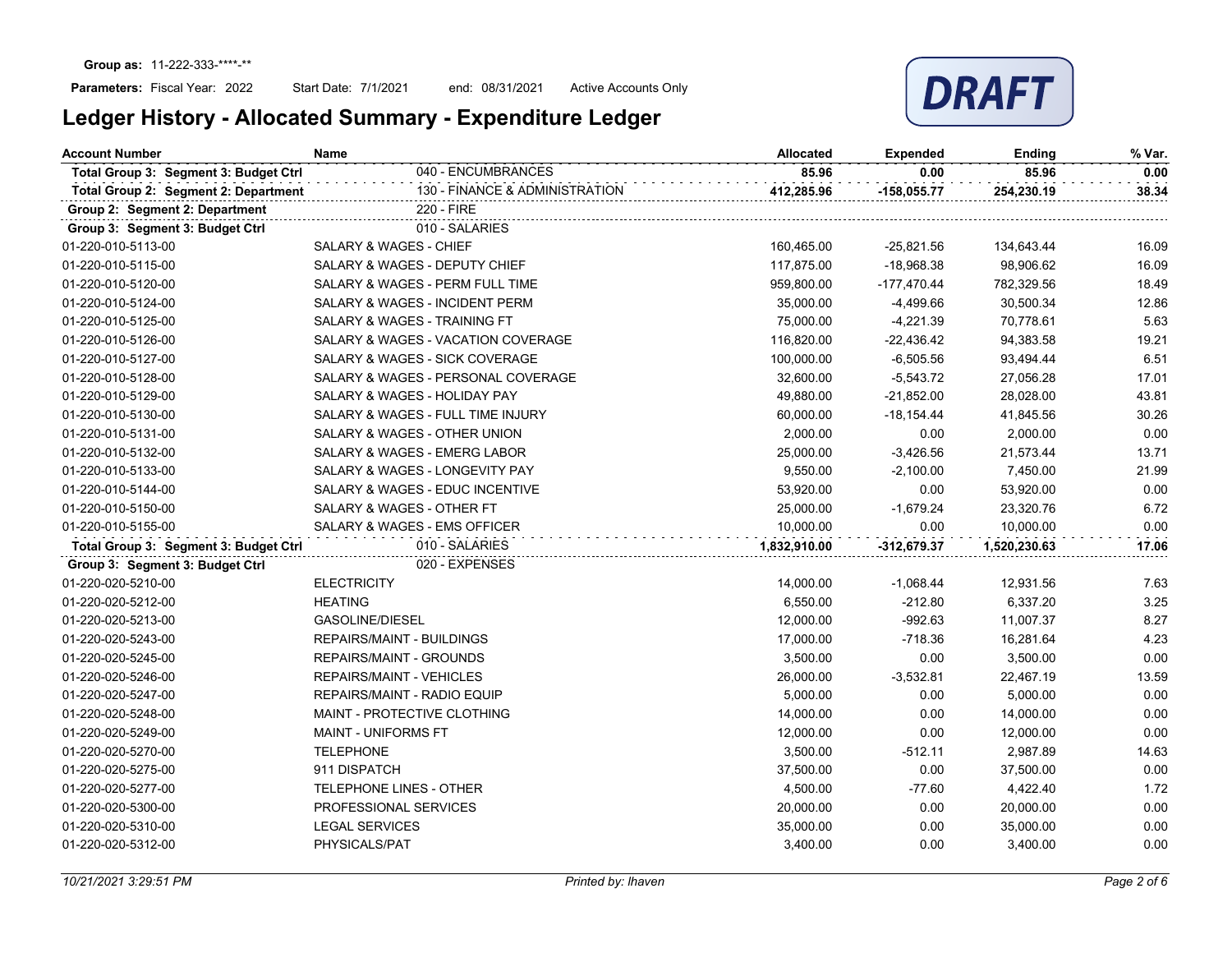## Parameters: Fiscal Year: 2022

Start Date: 7/1/2021 end: 08/31/2021 Active Accounts Only



| <b>CMED FEES</b><br>52.39<br>01-220-020-5316-00<br>4.000.00<br>$-2,095.73$<br>1,904.27<br>8.55<br>01-220-020-5324-00<br>AMBULANCE BILLING<br>12,000.00<br>$-1,025.84$<br>10,974.16<br>0.67<br>01-220-020-5343-00<br>ADMINISTRATIVE EXPENSE<br>18,000.00<br>$-120.00$<br>17,880.00<br>0.00<br>01-220-020-5420-00<br>OFFICE SUPPLIES<br>3,500.00<br>0.00<br>3,500.00<br>1.58<br>01-220-020-5423-00<br><b>FIRE/RESCUE EQUIPMENT</b><br>10,000.00<br>$-157.99$<br>9,842.01<br>0.31<br><b>BUILDING SUPPLIES</b><br>8,000.00<br>$-24.52$<br>01-220-020-5424-00<br>7,975.48<br>AMBULANCE SUPPLIES/EQUIPMENT<br>38,500.00<br>14.66<br>01-220-020-5427-00<br>$-5,645.01$<br>32,854.99<br>01-220-020-5730-00<br><b>DUES &amp; MEMBERSHIPS</b><br>2,500.00<br>$-600.00$<br>1,900.00<br>24.00<br>0.00<br>01-220-020-5740-00<br><b>TRAINING &amp; EDUCATION</b><br>22,000.00<br>0.00<br>22,000.00<br>0.00<br>01-220-020-5741-00<br><b>FIRE PREVENTION EDUCATION</b><br>1,200.00<br>0.00<br>1,200.00<br>1.39<br>01-220-020-5759-00<br><b>INFORMATION TECHNOLOGIES</b><br>23,000.00<br>$-320.61$<br>22,679.39<br>01-220-020-5788-00<br>1,000.00<br>1,000.00<br>0.00<br>MISCELLANEOUS EXPENSE<br>0.00<br>020 - EXPENSES<br>Total Group 3: Segment 3: Budget Ctrl<br>4.78<br>357,650.00<br>$-17,104.45$<br>340,545.55<br>040 - ENCUMBRANCES<br>Group 3: Segment 3: Budget Ctrl<br>3.980.92<br>1.900.00<br>01-220-040-5790-21<br><b>ENCUMBRANCES - FIRE</b><br>$-2.080.92$<br>52.27<br>040 - ENCUMBRANCES<br>Total Group 3: Segment 3: Budget Ctrl<br>3.980.92<br>$-2.080.92$<br>1.900.00<br>52.27<br>220 - FIRE<br>Total Group 2: Segment 2: Department<br>2,194,540.92<br>$-331,864.74$<br>1,862,676.18<br>15.12<br>Group 2: Segment 2: Department<br>424 - STREET LIGHTING<br>020 - EXPENSES<br>Group 3: Segment 3: Budget Ctrl<br><b>STREET LIGHTS - ELECTRICITY</b><br>01-424-020-5210-00<br>5.100.00<br>$-619.60$<br>4,480.40<br>12.15<br>1,900.00<br>0.00<br>01-424-020-5240-00<br><b>STREET LIGHTS - MAINT</b><br>0.00<br>1,900.00<br>Total Group 3: Segment 3: Budget Ctrl<br>020 - EXPENSES<br>7,000.00<br>-619.60<br>6,380.40<br>8.85<br>Group 3: Segment 3: Budget Ctrl<br>040 - ENCUMBRANCES<br><b>ENCUMBRANCES - STREET LIGHTS</b><br>01-424-040-5790-21<br>593.38<br>$-593.38$<br>0.00<br>100.00<br>040 - ENCUMBRANCES<br>593.38<br>Total Group 3: Segment 3: Budget Ctrl<br>-593.38<br>0.00<br>100.00<br>424 - STREET LIGHTING<br>Total Group 2: Segment 2: Department<br>7,593.38<br>$-1,212.98$<br>15.97<br>6,380.40<br>Group 2: Segment 2: Department<br><b>450 - WATER</b><br>Group 3: Segment 3: Budget Ctrl<br>010 - SALARIES<br>SALARY & WAGES - SUPERINTENDENT<br>109,180.00<br>16.09<br>01-450-010-5114-00<br>$-17,569.44$<br>91.610.56<br>SALARY & WAGES - SENIOR & JUNIOR OPERATORS<br>01-450-010-5120-00<br>175,155.00<br>$-26,547.04$<br>148,607.96<br>15.16<br>SALARY & WAGES - OFFICE MANAGER<br>63,994.00<br>$-10,298.40$<br>53,695.60<br>16.09<br>01-450-010-5121-00<br>SALARY & WAGES - OT<br>01-450-010-5134-00<br>15,000.00<br>$-2,116.82$<br>12,883.18<br>14.11<br>SALARY & WAGES - ON-CALL<br>01-450-010-5140-00<br>11,700.00<br>$-2,025.00$<br>9,675.00<br>17.31<br>010 - SALARIES<br>15.61<br>Total Group 3: Segment 3: Budget Ctrl<br>375,029.00<br>$-58,556.70$<br>316,472.30<br>020 - EXPENSES<br>Group 3: Segment 3: Budget Ctrl<br>01-450-020-5210-00<br><b>ELECTRICITY</b><br>75,000.00<br>$-8,306.27$<br>66,693.73<br>11.08 | <b>Account Number</b> | <b>Name</b>    | Allocated | <b>Expended</b> | <b>Ending</b> | % Var. |
|----------------------------------------------------------------------------------------------------------------------------------------------------------------------------------------------------------------------------------------------------------------------------------------------------------------------------------------------------------------------------------------------------------------------------------------------------------------------------------------------------------------------------------------------------------------------------------------------------------------------------------------------------------------------------------------------------------------------------------------------------------------------------------------------------------------------------------------------------------------------------------------------------------------------------------------------------------------------------------------------------------------------------------------------------------------------------------------------------------------------------------------------------------------------------------------------------------------------------------------------------------------------------------------------------------------------------------------------------------------------------------------------------------------------------------------------------------------------------------------------------------------------------------------------------------------------------------------------------------------------------------------------------------------------------------------------------------------------------------------------------------------------------------------------------------------------------------------------------------------------------------------------------------------------------------------------------------------------------------------------------------------------------------------------------------------------------------------------------------------------------------------------------------------------------------------------------------------------------------------------------------------------------------------------------------------------------------------------------------------------------------------------------------------------------------------------------------------------------------------------------------------------------------------------------------------------------------------------------------------------------------------------------------------------------------------------------------------------------------------------------------------------------------------------------------------------------------------------------------------------------------------------------------------------------------------------------------------------------------------------------------------------------------------------------------------------------------------------------------------------------------------------------------------------------------------------------------------------------------------------------------------------------------------------------------------------------------------------------------------------------------------------------------------------------------------------------------|-----------------------|----------------|-----------|-----------------|---------------|--------|
|                                                                                                                                                                                                                                                                                                                                                                                                                                                                                                                                                                                                                                                                                                                                                                                                                                                                                                                                                                                                                                                                                                                                                                                                                                                                                                                                                                                                                                                                                                                                                                                                                                                                                                                                                                                                                                                                                                                                                                                                                                                                                                                                                                                                                                                                                                                                                                                                                                                                                                                                                                                                                                                                                                                                                                                                                                                                                                                                                                                                                                                                                                                                                                                                                                                                                                                                                                                                                                                          |                       |                |           |                 |               |        |
|                                                                                                                                                                                                                                                                                                                                                                                                                                                                                                                                                                                                                                                                                                                                                                                                                                                                                                                                                                                                                                                                                                                                                                                                                                                                                                                                                                                                                                                                                                                                                                                                                                                                                                                                                                                                                                                                                                                                                                                                                                                                                                                                                                                                                                                                                                                                                                                                                                                                                                                                                                                                                                                                                                                                                                                                                                                                                                                                                                                                                                                                                                                                                                                                                                                                                                                                                                                                                                                          |                       |                |           |                 |               |        |
|                                                                                                                                                                                                                                                                                                                                                                                                                                                                                                                                                                                                                                                                                                                                                                                                                                                                                                                                                                                                                                                                                                                                                                                                                                                                                                                                                                                                                                                                                                                                                                                                                                                                                                                                                                                                                                                                                                                                                                                                                                                                                                                                                                                                                                                                                                                                                                                                                                                                                                                                                                                                                                                                                                                                                                                                                                                                                                                                                                                                                                                                                                                                                                                                                                                                                                                                                                                                                                                          |                       |                |           |                 |               |        |
|                                                                                                                                                                                                                                                                                                                                                                                                                                                                                                                                                                                                                                                                                                                                                                                                                                                                                                                                                                                                                                                                                                                                                                                                                                                                                                                                                                                                                                                                                                                                                                                                                                                                                                                                                                                                                                                                                                                                                                                                                                                                                                                                                                                                                                                                                                                                                                                                                                                                                                                                                                                                                                                                                                                                                                                                                                                                                                                                                                                                                                                                                                                                                                                                                                                                                                                                                                                                                                                          |                       |                |           |                 |               |        |
|                                                                                                                                                                                                                                                                                                                                                                                                                                                                                                                                                                                                                                                                                                                                                                                                                                                                                                                                                                                                                                                                                                                                                                                                                                                                                                                                                                                                                                                                                                                                                                                                                                                                                                                                                                                                                                                                                                                                                                                                                                                                                                                                                                                                                                                                                                                                                                                                                                                                                                                                                                                                                                                                                                                                                                                                                                                                                                                                                                                                                                                                                                                                                                                                                                                                                                                                                                                                                                                          |                       |                |           |                 |               |        |
|                                                                                                                                                                                                                                                                                                                                                                                                                                                                                                                                                                                                                                                                                                                                                                                                                                                                                                                                                                                                                                                                                                                                                                                                                                                                                                                                                                                                                                                                                                                                                                                                                                                                                                                                                                                                                                                                                                                                                                                                                                                                                                                                                                                                                                                                                                                                                                                                                                                                                                                                                                                                                                                                                                                                                                                                                                                                                                                                                                                                                                                                                                                                                                                                                                                                                                                                                                                                                                                          |                       |                |           |                 |               |        |
|                                                                                                                                                                                                                                                                                                                                                                                                                                                                                                                                                                                                                                                                                                                                                                                                                                                                                                                                                                                                                                                                                                                                                                                                                                                                                                                                                                                                                                                                                                                                                                                                                                                                                                                                                                                                                                                                                                                                                                                                                                                                                                                                                                                                                                                                                                                                                                                                                                                                                                                                                                                                                                                                                                                                                                                                                                                                                                                                                                                                                                                                                                                                                                                                                                                                                                                                                                                                                                                          |                       |                |           |                 |               |        |
|                                                                                                                                                                                                                                                                                                                                                                                                                                                                                                                                                                                                                                                                                                                                                                                                                                                                                                                                                                                                                                                                                                                                                                                                                                                                                                                                                                                                                                                                                                                                                                                                                                                                                                                                                                                                                                                                                                                                                                                                                                                                                                                                                                                                                                                                                                                                                                                                                                                                                                                                                                                                                                                                                                                                                                                                                                                                                                                                                                                                                                                                                                                                                                                                                                                                                                                                                                                                                                                          |                       |                |           |                 |               |        |
|                                                                                                                                                                                                                                                                                                                                                                                                                                                                                                                                                                                                                                                                                                                                                                                                                                                                                                                                                                                                                                                                                                                                                                                                                                                                                                                                                                                                                                                                                                                                                                                                                                                                                                                                                                                                                                                                                                                                                                                                                                                                                                                                                                                                                                                                                                                                                                                                                                                                                                                                                                                                                                                                                                                                                                                                                                                                                                                                                                                                                                                                                                                                                                                                                                                                                                                                                                                                                                                          |                       |                |           |                 |               |        |
|                                                                                                                                                                                                                                                                                                                                                                                                                                                                                                                                                                                                                                                                                                                                                                                                                                                                                                                                                                                                                                                                                                                                                                                                                                                                                                                                                                                                                                                                                                                                                                                                                                                                                                                                                                                                                                                                                                                                                                                                                                                                                                                                                                                                                                                                                                                                                                                                                                                                                                                                                                                                                                                                                                                                                                                                                                                                                                                                                                                                                                                                                                                                                                                                                                                                                                                                                                                                                                                          |                       |                |           |                 |               |        |
|                                                                                                                                                                                                                                                                                                                                                                                                                                                                                                                                                                                                                                                                                                                                                                                                                                                                                                                                                                                                                                                                                                                                                                                                                                                                                                                                                                                                                                                                                                                                                                                                                                                                                                                                                                                                                                                                                                                                                                                                                                                                                                                                                                                                                                                                                                                                                                                                                                                                                                                                                                                                                                                                                                                                                                                                                                                                                                                                                                                                                                                                                                                                                                                                                                                                                                                                                                                                                                                          |                       |                |           |                 |               |        |
|                                                                                                                                                                                                                                                                                                                                                                                                                                                                                                                                                                                                                                                                                                                                                                                                                                                                                                                                                                                                                                                                                                                                                                                                                                                                                                                                                                                                                                                                                                                                                                                                                                                                                                                                                                                                                                                                                                                                                                                                                                                                                                                                                                                                                                                                                                                                                                                                                                                                                                                                                                                                                                                                                                                                                                                                                                                                                                                                                                                                                                                                                                                                                                                                                                                                                                                                                                                                                                                          |                       |                |           |                 |               |        |
|                                                                                                                                                                                                                                                                                                                                                                                                                                                                                                                                                                                                                                                                                                                                                                                                                                                                                                                                                                                                                                                                                                                                                                                                                                                                                                                                                                                                                                                                                                                                                                                                                                                                                                                                                                                                                                                                                                                                                                                                                                                                                                                                                                                                                                                                                                                                                                                                                                                                                                                                                                                                                                                                                                                                                                                                                                                                                                                                                                                                                                                                                                                                                                                                                                                                                                                                                                                                                                                          |                       |                |           |                 |               |        |
|                                                                                                                                                                                                                                                                                                                                                                                                                                                                                                                                                                                                                                                                                                                                                                                                                                                                                                                                                                                                                                                                                                                                                                                                                                                                                                                                                                                                                                                                                                                                                                                                                                                                                                                                                                                                                                                                                                                                                                                                                                                                                                                                                                                                                                                                                                                                                                                                                                                                                                                                                                                                                                                                                                                                                                                                                                                                                                                                                                                                                                                                                                                                                                                                                                                                                                                                                                                                                                                          |                       |                |           |                 |               |        |
|                                                                                                                                                                                                                                                                                                                                                                                                                                                                                                                                                                                                                                                                                                                                                                                                                                                                                                                                                                                                                                                                                                                                                                                                                                                                                                                                                                                                                                                                                                                                                                                                                                                                                                                                                                                                                                                                                                                                                                                                                                                                                                                                                                                                                                                                                                                                                                                                                                                                                                                                                                                                                                                                                                                                                                                                                                                                                                                                                                                                                                                                                                                                                                                                                                                                                                                                                                                                                                                          |                       |                |           |                 |               |        |
|                                                                                                                                                                                                                                                                                                                                                                                                                                                                                                                                                                                                                                                                                                                                                                                                                                                                                                                                                                                                                                                                                                                                                                                                                                                                                                                                                                                                                                                                                                                                                                                                                                                                                                                                                                                                                                                                                                                                                                                                                                                                                                                                                                                                                                                                                                                                                                                                                                                                                                                                                                                                                                                                                                                                                                                                                                                                                                                                                                                                                                                                                                                                                                                                                                                                                                                                                                                                                                                          |                       |                |           |                 |               |        |
|                                                                                                                                                                                                                                                                                                                                                                                                                                                                                                                                                                                                                                                                                                                                                                                                                                                                                                                                                                                                                                                                                                                                                                                                                                                                                                                                                                                                                                                                                                                                                                                                                                                                                                                                                                                                                                                                                                                                                                                                                                                                                                                                                                                                                                                                                                                                                                                                                                                                                                                                                                                                                                                                                                                                                                                                                                                                                                                                                                                                                                                                                                                                                                                                                                                                                                                                                                                                                                                          |                       |                |           |                 |               |        |
|                                                                                                                                                                                                                                                                                                                                                                                                                                                                                                                                                                                                                                                                                                                                                                                                                                                                                                                                                                                                                                                                                                                                                                                                                                                                                                                                                                                                                                                                                                                                                                                                                                                                                                                                                                                                                                                                                                                                                                                                                                                                                                                                                                                                                                                                                                                                                                                                                                                                                                                                                                                                                                                                                                                                                                                                                                                                                                                                                                                                                                                                                                                                                                                                                                                                                                                                                                                                                                                          |                       |                |           |                 |               |        |
|                                                                                                                                                                                                                                                                                                                                                                                                                                                                                                                                                                                                                                                                                                                                                                                                                                                                                                                                                                                                                                                                                                                                                                                                                                                                                                                                                                                                                                                                                                                                                                                                                                                                                                                                                                                                                                                                                                                                                                                                                                                                                                                                                                                                                                                                                                                                                                                                                                                                                                                                                                                                                                                                                                                                                                                                                                                                                                                                                                                                                                                                                                                                                                                                                                                                                                                                                                                                                                                          |                       |                |           |                 |               |        |
|                                                                                                                                                                                                                                                                                                                                                                                                                                                                                                                                                                                                                                                                                                                                                                                                                                                                                                                                                                                                                                                                                                                                                                                                                                                                                                                                                                                                                                                                                                                                                                                                                                                                                                                                                                                                                                                                                                                                                                                                                                                                                                                                                                                                                                                                                                                                                                                                                                                                                                                                                                                                                                                                                                                                                                                                                                                                                                                                                                                                                                                                                                                                                                                                                                                                                                                                                                                                                                                          |                       |                |           |                 |               |        |
|                                                                                                                                                                                                                                                                                                                                                                                                                                                                                                                                                                                                                                                                                                                                                                                                                                                                                                                                                                                                                                                                                                                                                                                                                                                                                                                                                                                                                                                                                                                                                                                                                                                                                                                                                                                                                                                                                                                                                                                                                                                                                                                                                                                                                                                                                                                                                                                                                                                                                                                                                                                                                                                                                                                                                                                                                                                                                                                                                                                                                                                                                                                                                                                                                                                                                                                                                                                                                                                          |                       |                |           |                 |               |        |
|                                                                                                                                                                                                                                                                                                                                                                                                                                                                                                                                                                                                                                                                                                                                                                                                                                                                                                                                                                                                                                                                                                                                                                                                                                                                                                                                                                                                                                                                                                                                                                                                                                                                                                                                                                                                                                                                                                                                                                                                                                                                                                                                                                                                                                                                                                                                                                                                                                                                                                                                                                                                                                                                                                                                                                                                                                                                                                                                                                                                                                                                                                                                                                                                                                                                                                                                                                                                                                                          |                       |                |           |                 |               |        |
|                                                                                                                                                                                                                                                                                                                                                                                                                                                                                                                                                                                                                                                                                                                                                                                                                                                                                                                                                                                                                                                                                                                                                                                                                                                                                                                                                                                                                                                                                                                                                                                                                                                                                                                                                                                                                                                                                                                                                                                                                                                                                                                                                                                                                                                                                                                                                                                                                                                                                                                                                                                                                                                                                                                                                                                                                                                                                                                                                                                                                                                                                                                                                                                                                                                                                                                                                                                                                                                          |                       |                |           |                 |               |        |
|                                                                                                                                                                                                                                                                                                                                                                                                                                                                                                                                                                                                                                                                                                                                                                                                                                                                                                                                                                                                                                                                                                                                                                                                                                                                                                                                                                                                                                                                                                                                                                                                                                                                                                                                                                                                                                                                                                                                                                                                                                                                                                                                                                                                                                                                                                                                                                                                                                                                                                                                                                                                                                                                                                                                                                                                                                                                                                                                                                                                                                                                                                                                                                                                                                                                                                                                                                                                                                                          |                       |                |           |                 |               |        |
|                                                                                                                                                                                                                                                                                                                                                                                                                                                                                                                                                                                                                                                                                                                                                                                                                                                                                                                                                                                                                                                                                                                                                                                                                                                                                                                                                                                                                                                                                                                                                                                                                                                                                                                                                                                                                                                                                                                                                                                                                                                                                                                                                                                                                                                                                                                                                                                                                                                                                                                                                                                                                                                                                                                                                                                                                                                                                                                                                                                                                                                                                                                                                                                                                                                                                                                                                                                                                                                          |                       |                |           |                 |               |        |
|                                                                                                                                                                                                                                                                                                                                                                                                                                                                                                                                                                                                                                                                                                                                                                                                                                                                                                                                                                                                                                                                                                                                                                                                                                                                                                                                                                                                                                                                                                                                                                                                                                                                                                                                                                                                                                                                                                                                                                                                                                                                                                                                                                                                                                                                                                                                                                                                                                                                                                                                                                                                                                                                                                                                                                                                                                                                                                                                                                                                                                                                                                                                                                                                                                                                                                                                                                                                                                                          |                       |                |           |                 |               |        |
|                                                                                                                                                                                                                                                                                                                                                                                                                                                                                                                                                                                                                                                                                                                                                                                                                                                                                                                                                                                                                                                                                                                                                                                                                                                                                                                                                                                                                                                                                                                                                                                                                                                                                                                                                                                                                                                                                                                                                                                                                                                                                                                                                                                                                                                                                                                                                                                                                                                                                                                                                                                                                                                                                                                                                                                                                                                                                                                                                                                                                                                                                                                                                                                                                                                                                                                                                                                                                                                          |                       |                |           |                 |               |        |
|                                                                                                                                                                                                                                                                                                                                                                                                                                                                                                                                                                                                                                                                                                                                                                                                                                                                                                                                                                                                                                                                                                                                                                                                                                                                                                                                                                                                                                                                                                                                                                                                                                                                                                                                                                                                                                                                                                                                                                                                                                                                                                                                                                                                                                                                                                                                                                                                                                                                                                                                                                                                                                                                                                                                                                                                                                                                                                                                                                                                                                                                                                                                                                                                                                                                                                                                                                                                                                                          |                       |                |           |                 |               |        |
|                                                                                                                                                                                                                                                                                                                                                                                                                                                                                                                                                                                                                                                                                                                                                                                                                                                                                                                                                                                                                                                                                                                                                                                                                                                                                                                                                                                                                                                                                                                                                                                                                                                                                                                                                                                                                                                                                                                                                                                                                                                                                                                                                                                                                                                                                                                                                                                                                                                                                                                                                                                                                                                                                                                                                                                                                                                                                                                                                                                                                                                                                                                                                                                                                                                                                                                                                                                                                                                          |                       |                |           |                 |               |        |
|                                                                                                                                                                                                                                                                                                                                                                                                                                                                                                                                                                                                                                                                                                                                                                                                                                                                                                                                                                                                                                                                                                                                                                                                                                                                                                                                                                                                                                                                                                                                                                                                                                                                                                                                                                                                                                                                                                                                                                                                                                                                                                                                                                                                                                                                                                                                                                                                                                                                                                                                                                                                                                                                                                                                                                                                                                                                                                                                                                                                                                                                                                                                                                                                                                                                                                                                                                                                                                                          |                       |                |           |                 |               |        |
|                                                                                                                                                                                                                                                                                                                                                                                                                                                                                                                                                                                                                                                                                                                                                                                                                                                                                                                                                                                                                                                                                                                                                                                                                                                                                                                                                                                                                                                                                                                                                                                                                                                                                                                                                                                                                                                                                                                                                                                                                                                                                                                                                                                                                                                                                                                                                                                                                                                                                                                                                                                                                                                                                                                                                                                                                                                                                                                                                                                                                                                                                                                                                                                                                                                                                                                                                                                                                                                          |                       |                |           |                 |               |        |
|                                                                                                                                                                                                                                                                                                                                                                                                                                                                                                                                                                                                                                                                                                                                                                                                                                                                                                                                                                                                                                                                                                                                                                                                                                                                                                                                                                                                                                                                                                                                                                                                                                                                                                                                                                                                                                                                                                                                                                                                                                                                                                                                                                                                                                                                                                                                                                                                                                                                                                                                                                                                                                                                                                                                                                                                                                                                                                                                                                                                                                                                                                                                                                                                                                                                                                                                                                                                                                                          |                       |                |           |                 |               |        |
|                                                                                                                                                                                                                                                                                                                                                                                                                                                                                                                                                                                                                                                                                                                                                                                                                                                                                                                                                                                                                                                                                                                                                                                                                                                                                                                                                                                                                                                                                                                                                                                                                                                                                                                                                                                                                                                                                                                                                                                                                                                                                                                                                                                                                                                                                                                                                                                                                                                                                                                                                                                                                                                                                                                                                                                                                                                                                                                                                                                                                                                                                                                                                                                                                                                                                                                                                                                                                                                          |                       |                |           |                 |               |        |
|                                                                                                                                                                                                                                                                                                                                                                                                                                                                                                                                                                                                                                                                                                                                                                                                                                                                                                                                                                                                                                                                                                                                                                                                                                                                                                                                                                                                                                                                                                                                                                                                                                                                                                                                                                                                                                                                                                                                                                                                                                                                                                                                                                                                                                                                                                                                                                                                                                                                                                                                                                                                                                                                                                                                                                                                                                                                                                                                                                                                                                                                                                                                                                                                                                                                                                                                                                                                                                                          |                       |                |           |                 |               |        |
|                                                                                                                                                                                                                                                                                                                                                                                                                                                                                                                                                                                                                                                                                                                                                                                                                                                                                                                                                                                                                                                                                                                                                                                                                                                                                                                                                                                                                                                                                                                                                                                                                                                                                                                                                                                                                                                                                                                                                                                                                                                                                                                                                                                                                                                                                                                                                                                                                                                                                                                                                                                                                                                                                                                                                                                                                                                                                                                                                                                                                                                                                                                                                                                                                                                                                                                                                                                                                                                          |                       |                |           |                 |               |        |
|                                                                                                                                                                                                                                                                                                                                                                                                                                                                                                                                                                                                                                                                                                                                                                                                                                                                                                                                                                                                                                                                                                                                                                                                                                                                                                                                                                                                                                                                                                                                                                                                                                                                                                                                                                                                                                                                                                                                                                                                                                                                                                                                                                                                                                                                                                                                                                                                                                                                                                                                                                                                                                                                                                                                                                                                                                                                                                                                                                                                                                                                                                                                                                                                                                                                                                                                                                                                                                                          |                       |                |           |                 |               |        |
|                                                                                                                                                                                                                                                                                                                                                                                                                                                                                                                                                                                                                                                                                                                                                                                                                                                                                                                                                                                                                                                                                                                                                                                                                                                                                                                                                                                                                                                                                                                                                                                                                                                                                                                                                                                                                                                                                                                                                                                                                                                                                                                                                                                                                                                                                                                                                                                                                                                                                                                                                                                                                                                                                                                                                                                                                                                                                                                                                                                                                                                                                                                                                                                                                                                                                                                                                                                                                                                          | 01-450-020-5212-00    | <b>HEATING</b> | 2,500.00  | $-69.77$        | 2,430.23      | 2.79   |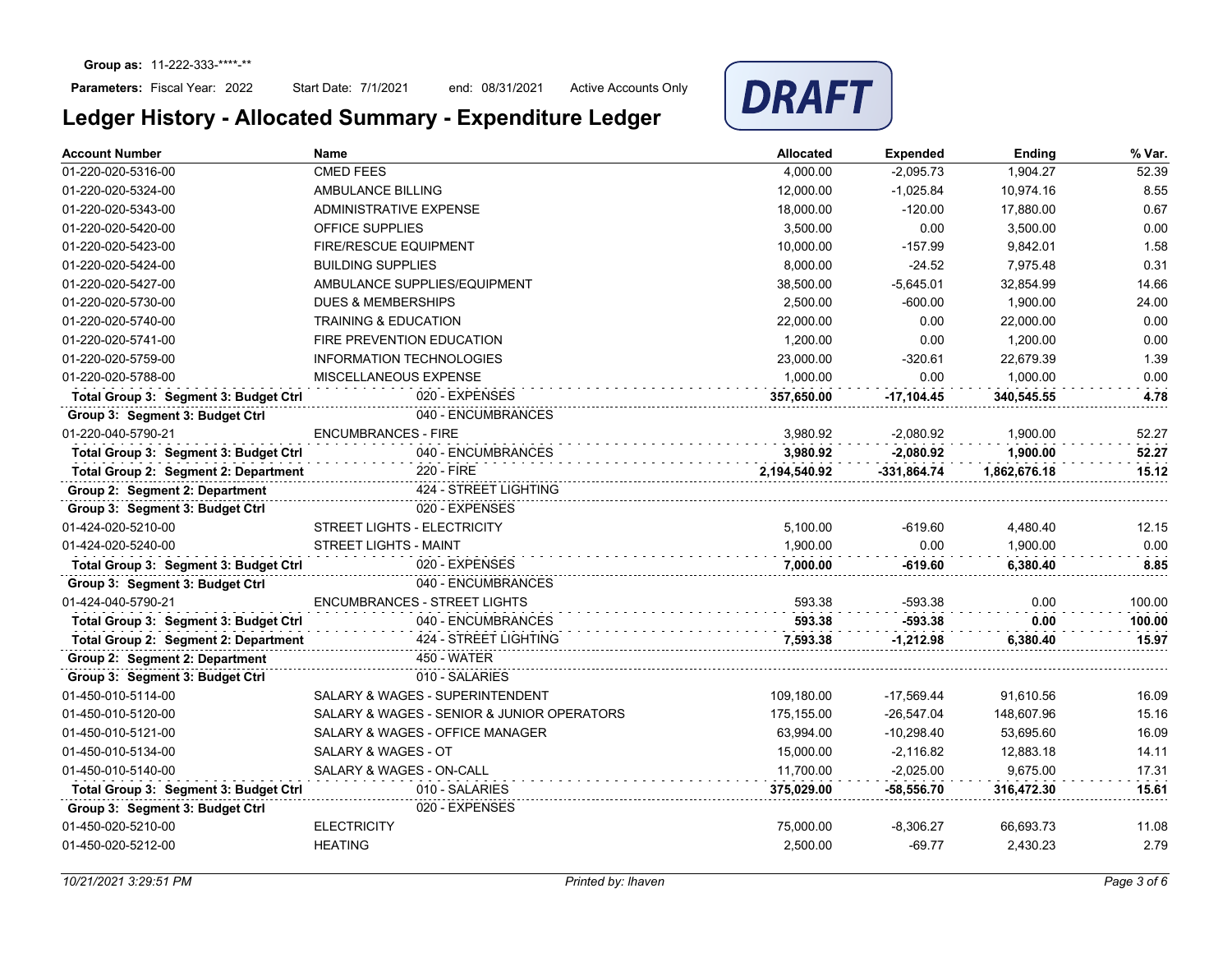### Parameters: Fiscal Year: 2022

Start Date: 7/1/2021 end: 08/31/2021 Active Accounts Only



| <b>Account Number</b>                 | <b>Name</b>                         | <b>Allocated</b> | <b>Expended</b> | Ending     | % Var. |
|---------------------------------------|-------------------------------------|------------------|-----------------|------------|--------|
| 01-450-020-5213-00                    | <b>GASOLINE/DIESEL</b>              | 10,000.00        | $-760.72$       | 9,239.28   | 7.61   |
| 01-450-020-5214-00                    | <b>CHEMICALS</b>                    | 25,000.00        | $-534.00$       | 24,466.00  | 2.14   |
| 01-450-020-5241-00                    | <b>REPAIRS/MAINT - MAINS</b>        | 13,500.00        | 0.00            | 13,500.00  | 0.00   |
| 01-450-020-5242-00                    | <b>REPAIRS/MAINT - STATIONS</b>     | 40,000.00        | $-4,032.29$     | 35.967.71  | 10.08  |
| 01-450-020-5243-00                    | <b>REPAIRS/MAINT - BUILDINGS</b>    | 5,000.00         | 0.00            | 5,000.00   | 0.00   |
| 01-450-020-5244-00                    | <b>REPAIRS/MAINT - TESTING</b>      | 15,000.00        | $-208.50$       | 14,791.50  | 1.39   |
| 01-450-020-5245-00                    | <b>REPAIRS/MAINT - GROUNDS</b>      | 8,000.00         | $-723.66$       | 7,276.34   | 9.05   |
| 01-450-020-5246-00                    | <b>REPAIRS/MAINT - VEHICLES</b>     | 3,200.00         | 0.00            | 3,200.00   | 0.00   |
| 01-450-020-5249-00                    | <b>UNIFORMS</b>                     | 2,000.00         | $-192.00$       | 1,808.00   | 9.60   |
| 01-450-020-5270-00                    | <b>TELEPHONE</b>                    | 3,100.00         | $-371.20$       | 2,728.80   | 11.97  |
| 01-450-020-5276-00                    | <b>CONSUMPTION ASSESSMENT</b>       | 2,000.00         | 0.00            | 2,000.00   | 0.00   |
| 01-450-020-5311-00                    | ENGINEERING/LEGAL                   | 50,000.00        | 0.00            | 50,000.00  | 0.00   |
| 01-450-020-5340-00                    | <b>LEGAL ADVERTISEMENT</b>          | 5,000.00         | 0.00            | 5,000.00   | 0.00   |
| 01-450-020-5341-00                    | <b>POSTAGE</b>                      | 7,500.00         | $-809.60$       | 6,690.40   | 10.79  |
| 01-450-020-5342-00                    | <b>PRINTING</b>                     | 8,000.00         | $-299.37$       | 7,700.63   | 3.74   |
| 01-450-020-5420-00                    | <b>OFFICE SUPPLIES</b>              | 1,000.00         | 0.00            | 1.000.00   | 0.00   |
| 01-450-020-5421-00                    | COMPUTER/COPY EXPENSE               | 8,300.00         | $-1,410.00$     | 6,890.00   | 16.99  |
| 01-450-020-5424-00                    | <b>BUILDING SUPPLIES</b>            | 500.00           | 0.00            | 500.00     | 0.00   |
| 01-450-020-5425-00                    | TOOLS/HARDWARE                      | 1,500.00         | 0.00            | 1,500.00   | 0.00   |
| 01-450-020-5450-00                    | METER REPLACEMENT                   | 10,000.00        | 0.00            | 10,000.00  | 0.00   |
| 01-450-020-5730-00                    | <b>DUES &amp; LICENSES</b>          | 2,650.00         | $-1,120.64$     | 1,529.36   | 42.29  |
| 01-450-020-5740-00                    | <b>TRAINING &amp; EDUCATION</b>     | 6,000.00         | $-217.60$       | 5,782.40   | 3.63   |
| 01-450-020-5788-00                    | MISCELLANEOUS EXPENSE               | 1,500.00         | 0.00            | 1,500.00   | 0.00   |
| 01-450-020-5789-00                    | <b>SERVICE CONNECTIONS</b>          | 26,000.00        | $-909.33$       | 25.090.67  | 3.50   |
| Total Group 3: Segment 3: Budget Ctrl | 020 - EXPENSES                      | 332,250.00       | $-19,964.95$    | 312,285.05 | 6.01   |
| Group 3: Segment 3: Budget Ctrl       | 040 - ENCUMBRANCES                  |                  |                 |            |        |
| 01-450-040-5790-21                    | <b>ENCUMBRANCES - WATER</b>         | 29,248.85        | $-1,926.59$     | 27,322.26  | 6.59   |
| Total Group 3: Segment 3: Budget Ctrl | 040 - ENCUMBRANCES                  | 29.248.85        | $-1,926.59$     | 27,322.26  | 6.59   |
| Group 3: Segment 3: Budget Ctrl       | 090 - TRANSFERS                     |                  |                 |            |        |
| 01-450-090-5963-00                    | USDA MAINTENANCE RESERVE TRANSFER   | 15.500.00        | 0.00            | 15.500.00  | 0.00   |
| Total Group 3: Segment 3: Budget Ctrl | 090 - TRANSFERS                     | 15,500.00        | 0.00            | 15,500.00  | 0.00   |
| Total Group 2: Segment 2: Department  | 450 - WATER                         | 752,027.85       | $-80,448.24$    | 671,579.61 | 10.70  |
| Group 2: Segment 2: Department        | <b>490 - FACILITIES MAINTENANCE</b> |                  |                 |            |        |
| Group 3: Segment 3: Budget Ctrl       | 010 - SALARIES                      |                  |                 |            |        |
| 01-490-010-5160-00                    | SALARY & WAGES - PART TIME          | 3,759.00         | $-860.44$       | 2,898.56   | 22.89  |
| Total Group 3: Segment 3: Budget Ctrl | 010 - SALARIES                      | 3,759.00         | $-860.44$       | 2,898.56   | 22.89  |
| Group 3: Segment 3: Budget Ctrl       | 020 - EXPENSES                      |                  |                 |            |        |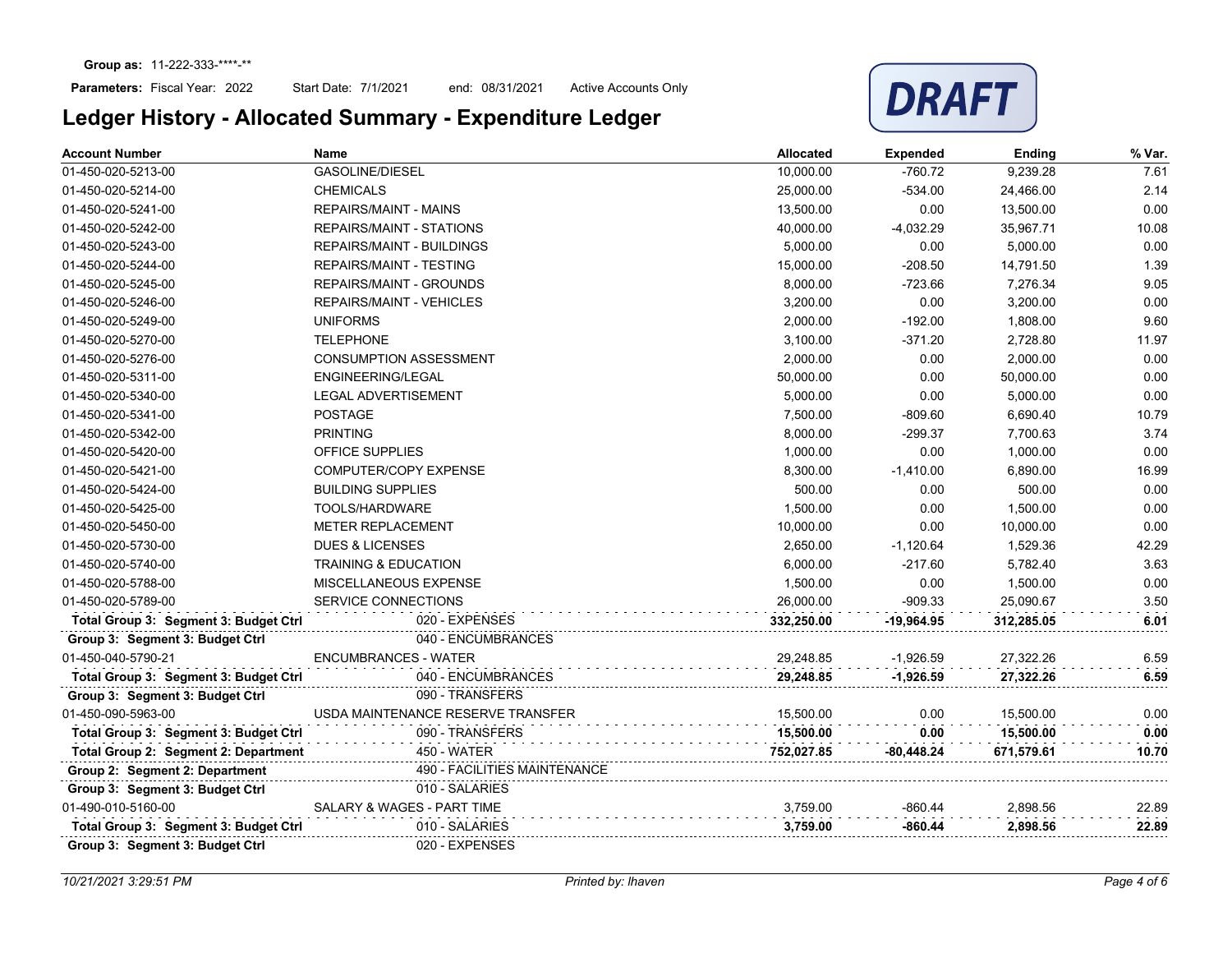

| 01-490-020-5210-00<br><b>ELECTRICITY</b><br>2,000.00<br>$-129.19$<br>1,870.81<br>400.00<br>0.00<br>400.00<br>01-490-020-5211-00<br><b>WATER</b><br>$-14.74$<br>0.61<br><b>HEAT - OIL/GAS</b><br>2,400.00<br>2,385.26<br>01-490-020-5212-00<br>2.67<br>$-187.20$<br>7,000.00<br>6,812.80<br>01-490-020-5243-00<br><b>REPAIRS/MAINT - BUILDINGS</b><br>5,000.00<br>$-609.00$<br>4,391.00<br>12.18<br>01-490-020-5245-00<br><b>REPAIRS/MAINT - GROUNDS</b><br>500.00<br>0.00<br>500.00<br>0.00<br>01-490-020-5251-00<br><b>REPAIRS/MAINT - HVAC</b><br>1,700.00<br>1,380.69<br>18.78<br>01-490-020-5270-00<br><b>TELEPHONE</b><br>$-319.31$<br>425.00<br>0.00<br><b>ALARM SERVICE</b><br>425.00<br>0.00<br>01-490-020-5273-00<br>200.00<br>0.00<br><b>BUILDING SUPPLIES</b><br>200.00<br>0.00<br>01-490-020-5424-00<br>300.00<br>0.00<br>01-490-020-5426-00<br><b>CUSTODIAL SUPPLIES</b><br>300.00<br>0.00<br>01-490-020-5788-00<br>MISCELLANEOUS EXPENSE<br>100.00<br>0.00<br>100.00<br>0.00<br>Total Group 3: Segment 3: Budget Ctrl<br>020 - EXPENSES<br>6.29<br>20,025.00<br>$-1,259.44$<br>18,765.56<br>040 - ENCUMBRANCES<br>Group 3: Segment 3: Budget Ctrl<br>01-490-040-5790-21<br>ENCUMBRANCES - PUBLIC BUILDINGS<br>279.00<br>$-279.00$<br>0.00<br>100.00<br>040 - ENCUMBRANCES<br>Total Group 3: Segment 3: Budget Ctrl<br>279.00<br>$-279.00$<br>0.00<br>100.00<br>490 - FACILITIES MAINTENANCE<br>Total Group 2: Segment 2: Department<br>24,063.00<br>$-2,398.88$<br>21,664.12<br>610 - PUBLIC LIBRARY<br>Group 2: Segment 2: Department<br>020 - EXPENSES<br>Group 3: Segment 3: Budget Ctrl<br><b>LIBRARY FUNDING</b><br>01-610-020-5766-00<br>24,255.00<br>$-24,255.00$<br>0.00<br>100.00<br>020 - EXPENSES<br>100.00<br>Total Group 3: Segment 3: Budget Ctrl<br>24,255.00<br>$-24,255.00$<br>0.00<br>Total Group 2: Segment 2: Department<br>610 - PUBLIC LIBRARY<br>100.00<br>24,255.00<br>$-24,255.00$<br>0.00<br>Group 2: Segment 2: Department<br>710 - DEBT SERVICE<br>020 - EXPENSES<br>Group 3: Segment 3: Budget Ctrl<br>0.00<br>0.00<br>01-710-020-5910-00<br>LONG TERM DEBT - PRINCIPAL<br>0.00<br>0.00<br>01-710-020-5911-00<br>LONG TERM DEBT-PRINCIPAL -USDA<br>52,632.00<br>0.00<br>52,632.00<br>01-710-020-5912-00<br>LONG TERM DEBT - PRINCIPAL (new note)<br>230,000.00<br>0.00<br>230,000.00<br>0.00<br>01-710-020-5915-00<br><b>LONG TERM DEBT - INTEREST</b><br>73.000.00<br>0.00<br>73.000.00<br>LONG TERM DEBT-INTEREST - USDA<br>40.263.00<br>0.00<br>40.263.00<br>01-710-020-5916-00<br>0.00<br>0.00<br>0.00<br>01-710-020-5920-00<br>SHORT-TERM DEBT - PRINCIPAL<br>0.00<br>50.00<br>50.00<br>0.00<br>01-710-020-5926-00<br>SHORT TERM INTEREST - ABATEMENTS<br>0.00<br>Total Group 3: Segment 3: Budget Ctrl<br>020 - EXPENSES<br>395,945.00<br>0.00<br>0.00<br>395,945.00<br>710 - DEBT SERVICE<br>Total Group 2: Segment 2: Department<br>395,945.00<br>0.00<br>395,945.00<br>0.00<br>910 - EMPLOYEE BENEFITS<br>Group 2: Segment 2: Department<br>020 - EXPENSES<br>Group 3: Segment 3: Budget Ctrl<br><b>INSURANCE - HEALTH</b><br>323,000.00<br>274,177.14<br>15.12<br>01-910-020-5753-00<br>-48,822.86<br><b>INSURANCE - LIFE</b><br>500.00<br>$-54.08$<br>445.92<br>01-910-020-5754-00<br><b>INSURANCE - DENTAL</b><br>19,500.00<br>$-2,754.84$<br>01-910-020-5755-00<br>16,745.16 | <b>Account Number</b> | <b>Name</b> | Allocated | <b>Expended</b> | Ending | % Var. |
|--------------------------------------------------------------------------------------------------------------------------------------------------------------------------------------------------------------------------------------------------------------------------------------------------------------------------------------------------------------------------------------------------------------------------------------------------------------------------------------------------------------------------------------------------------------------------------------------------------------------------------------------------------------------------------------------------------------------------------------------------------------------------------------------------------------------------------------------------------------------------------------------------------------------------------------------------------------------------------------------------------------------------------------------------------------------------------------------------------------------------------------------------------------------------------------------------------------------------------------------------------------------------------------------------------------------------------------------------------------------------------------------------------------------------------------------------------------------------------------------------------------------------------------------------------------------------------------------------------------------------------------------------------------------------------------------------------------------------------------------------------------------------------------------------------------------------------------------------------------------------------------------------------------------------------------------------------------------------------------------------------------------------------------------------------------------------------------------------------------------------------------------------------------------------------------------------------------------------------------------------------------------------------------------------------------------------------------------------------------------------------------------------------------------------------------------------------------------------------------------------------------------------------------------------------------------------------------------------------------------------------------------------------------------------------------------------------------------------------------------------------------------------------------------------------------------------------------------------------------------------------------------------------------------------------------------------------------------------------------------------------------------------------------------------------------------------------------------------------------------------------------------------------------------------------------------------------------------------------------------------------------------------------------------------------------------------------------|-----------------------|-------------|-----------|-----------------|--------|--------|
|                                                                                                                                                                                                                                                                                                                                                                                                                                                                                                                                                                                                                                                                                                                                                                                                                                                                                                                                                                                                                                                                                                                                                                                                                                                                                                                                                                                                                                                                                                                                                                                                                                                                                                                                                                                                                                                                                                                                                                                                                                                                                                                                                                                                                                                                                                                                                                                                                                                                                                                                                                                                                                                                                                                                                                                                                                                                                                                                                                                                                                                                                                                                                                                                                                                                                                                                      |                       |             |           |                 |        | 6.46   |
|                                                                                                                                                                                                                                                                                                                                                                                                                                                                                                                                                                                                                                                                                                                                                                                                                                                                                                                                                                                                                                                                                                                                                                                                                                                                                                                                                                                                                                                                                                                                                                                                                                                                                                                                                                                                                                                                                                                                                                                                                                                                                                                                                                                                                                                                                                                                                                                                                                                                                                                                                                                                                                                                                                                                                                                                                                                                                                                                                                                                                                                                                                                                                                                                                                                                                                                                      |                       |             |           |                 |        | 0.00   |
|                                                                                                                                                                                                                                                                                                                                                                                                                                                                                                                                                                                                                                                                                                                                                                                                                                                                                                                                                                                                                                                                                                                                                                                                                                                                                                                                                                                                                                                                                                                                                                                                                                                                                                                                                                                                                                                                                                                                                                                                                                                                                                                                                                                                                                                                                                                                                                                                                                                                                                                                                                                                                                                                                                                                                                                                                                                                                                                                                                                                                                                                                                                                                                                                                                                                                                                                      |                       |             |           |                 |        |        |
|                                                                                                                                                                                                                                                                                                                                                                                                                                                                                                                                                                                                                                                                                                                                                                                                                                                                                                                                                                                                                                                                                                                                                                                                                                                                                                                                                                                                                                                                                                                                                                                                                                                                                                                                                                                                                                                                                                                                                                                                                                                                                                                                                                                                                                                                                                                                                                                                                                                                                                                                                                                                                                                                                                                                                                                                                                                                                                                                                                                                                                                                                                                                                                                                                                                                                                                                      |                       |             |           |                 |        |        |
|                                                                                                                                                                                                                                                                                                                                                                                                                                                                                                                                                                                                                                                                                                                                                                                                                                                                                                                                                                                                                                                                                                                                                                                                                                                                                                                                                                                                                                                                                                                                                                                                                                                                                                                                                                                                                                                                                                                                                                                                                                                                                                                                                                                                                                                                                                                                                                                                                                                                                                                                                                                                                                                                                                                                                                                                                                                                                                                                                                                                                                                                                                                                                                                                                                                                                                                                      |                       |             |           |                 |        |        |
|                                                                                                                                                                                                                                                                                                                                                                                                                                                                                                                                                                                                                                                                                                                                                                                                                                                                                                                                                                                                                                                                                                                                                                                                                                                                                                                                                                                                                                                                                                                                                                                                                                                                                                                                                                                                                                                                                                                                                                                                                                                                                                                                                                                                                                                                                                                                                                                                                                                                                                                                                                                                                                                                                                                                                                                                                                                                                                                                                                                                                                                                                                                                                                                                                                                                                                                                      |                       |             |           |                 |        |        |
|                                                                                                                                                                                                                                                                                                                                                                                                                                                                                                                                                                                                                                                                                                                                                                                                                                                                                                                                                                                                                                                                                                                                                                                                                                                                                                                                                                                                                                                                                                                                                                                                                                                                                                                                                                                                                                                                                                                                                                                                                                                                                                                                                                                                                                                                                                                                                                                                                                                                                                                                                                                                                                                                                                                                                                                                                                                                                                                                                                                                                                                                                                                                                                                                                                                                                                                                      |                       |             |           |                 |        |        |
|                                                                                                                                                                                                                                                                                                                                                                                                                                                                                                                                                                                                                                                                                                                                                                                                                                                                                                                                                                                                                                                                                                                                                                                                                                                                                                                                                                                                                                                                                                                                                                                                                                                                                                                                                                                                                                                                                                                                                                                                                                                                                                                                                                                                                                                                                                                                                                                                                                                                                                                                                                                                                                                                                                                                                                                                                                                                                                                                                                                                                                                                                                                                                                                                                                                                                                                                      |                       |             |           |                 |        |        |
|                                                                                                                                                                                                                                                                                                                                                                                                                                                                                                                                                                                                                                                                                                                                                                                                                                                                                                                                                                                                                                                                                                                                                                                                                                                                                                                                                                                                                                                                                                                                                                                                                                                                                                                                                                                                                                                                                                                                                                                                                                                                                                                                                                                                                                                                                                                                                                                                                                                                                                                                                                                                                                                                                                                                                                                                                                                                                                                                                                                                                                                                                                                                                                                                                                                                                                                                      |                       |             |           |                 |        |        |
|                                                                                                                                                                                                                                                                                                                                                                                                                                                                                                                                                                                                                                                                                                                                                                                                                                                                                                                                                                                                                                                                                                                                                                                                                                                                                                                                                                                                                                                                                                                                                                                                                                                                                                                                                                                                                                                                                                                                                                                                                                                                                                                                                                                                                                                                                                                                                                                                                                                                                                                                                                                                                                                                                                                                                                                                                                                                                                                                                                                                                                                                                                                                                                                                                                                                                                                                      |                       |             |           |                 |        |        |
|                                                                                                                                                                                                                                                                                                                                                                                                                                                                                                                                                                                                                                                                                                                                                                                                                                                                                                                                                                                                                                                                                                                                                                                                                                                                                                                                                                                                                                                                                                                                                                                                                                                                                                                                                                                                                                                                                                                                                                                                                                                                                                                                                                                                                                                                                                                                                                                                                                                                                                                                                                                                                                                                                                                                                                                                                                                                                                                                                                                                                                                                                                                                                                                                                                                                                                                                      |                       |             |           |                 |        |        |
|                                                                                                                                                                                                                                                                                                                                                                                                                                                                                                                                                                                                                                                                                                                                                                                                                                                                                                                                                                                                                                                                                                                                                                                                                                                                                                                                                                                                                                                                                                                                                                                                                                                                                                                                                                                                                                                                                                                                                                                                                                                                                                                                                                                                                                                                                                                                                                                                                                                                                                                                                                                                                                                                                                                                                                                                                                                                                                                                                                                                                                                                                                                                                                                                                                                                                                                                      |                       |             |           |                 |        |        |
|                                                                                                                                                                                                                                                                                                                                                                                                                                                                                                                                                                                                                                                                                                                                                                                                                                                                                                                                                                                                                                                                                                                                                                                                                                                                                                                                                                                                                                                                                                                                                                                                                                                                                                                                                                                                                                                                                                                                                                                                                                                                                                                                                                                                                                                                                                                                                                                                                                                                                                                                                                                                                                                                                                                                                                                                                                                                                                                                                                                                                                                                                                                                                                                                                                                                                                                                      |                       |             |           |                 |        |        |
|                                                                                                                                                                                                                                                                                                                                                                                                                                                                                                                                                                                                                                                                                                                                                                                                                                                                                                                                                                                                                                                                                                                                                                                                                                                                                                                                                                                                                                                                                                                                                                                                                                                                                                                                                                                                                                                                                                                                                                                                                                                                                                                                                                                                                                                                                                                                                                                                                                                                                                                                                                                                                                                                                                                                                                                                                                                                                                                                                                                                                                                                                                                                                                                                                                                                                                                                      |                       |             |           |                 |        |        |
|                                                                                                                                                                                                                                                                                                                                                                                                                                                                                                                                                                                                                                                                                                                                                                                                                                                                                                                                                                                                                                                                                                                                                                                                                                                                                                                                                                                                                                                                                                                                                                                                                                                                                                                                                                                                                                                                                                                                                                                                                                                                                                                                                                                                                                                                                                                                                                                                                                                                                                                                                                                                                                                                                                                                                                                                                                                                                                                                                                                                                                                                                                                                                                                                                                                                                                                                      |                       |             |           |                 |        |        |
|                                                                                                                                                                                                                                                                                                                                                                                                                                                                                                                                                                                                                                                                                                                                                                                                                                                                                                                                                                                                                                                                                                                                                                                                                                                                                                                                                                                                                                                                                                                                                                                                                                                                                                                                                                                                                                                                                                                                                                                                                                                                                                                                                                                                                                                                                                                                                                                                                                                                                                                                                                                                                                                                                                                                                                                                                                                                                                                                                                                                                                                                                                                                                                                                                                                                                                                                      |                       |             |           |                 |        | 9.97   |
|                                                                                                                                                                                                                                                                                                                                                                                                                                                                                                                                                                                                                                                                                                                                                                                                                                                                                                                                                                                                                                                                                                                                                                                                                                                                                                                                                                                                                                                                                                                                                                                                                                                                                                                                                                                                                                                                                                                                                                                                                                                                                                                                                                                                                                                                                                                                                                                                                                                                                                                                                                                                                                                                                                                                                                                                                                                                                                                                                                                                                                                                                                                                                                                                                                                                                                                                      |                       |             |           |                 |        |        |
|                                                                                                                                                                                                                                                                                                                                                                                                                                                                                                                                                                                                                                                                                                                                                                                                                                                                                                                                                                                                                                                                                                                                                                                                                                                                                                                                                                                                                                                                                                                                                                                                                                                                                                                                                                                                                                                                                                                                                                                                                                                                                                                                                                                                                                                                                                                                                                                                                                                                                                                                                                                                                                                                                                                                                                                                                                                                                                                                                                                                                                                                                                                                                                                                                                                                                                                                      |                       |             |           |                 |        |        |
|                                                                                                                                                                                                                                                                                                                                                                                                                                                                                                                                                                                                                                                                                                                                                                                                                                                                                                                                                                                                                                                                                                                                                                                                                                                                                                                                                                                                                                                                                                                                                                                                                                                                                                                                                                                                                                                                                                                                                                                                                                                                                                                                                                                                                                                                                                                                                                                                                                                                                                                                                                                                                                                                                                                                                                                                                                                                                                                                                                                                                                                                                                                                                                                                                                                                                                                                      |                       |             |           |                 |        |        |
|                                                                                                                                                                                                                                                                                                                                                                                                                                                                                                                                                                                                                                                                                                                                                                                                                                                                                                                                                                                                                                                                                                                                                                                                                                                                                                                                                                                                                                                                                                                                                                                                                                                                                                                                                                                                                                                                                                                                                                                                                                                                                                                                                                                                                                                                                                                                                                                                                                                                                                                                                                                                                                                                                                                                                                                                                                                                                                                                                                                                                                                                                                                                                                                                                                                                                                                                      |                       |             |           |                 |        |        |
|                                                                                                                                                                                                                                                                                                                                                                                                                                                                                                                                                                                                                                                                                                                                                                                                                                                                                                                                                                                                                                                                                                                                                                                                                                                                                                                                                                                                                                                                                                                                                                                                                                                                                                                                                                                                                                                                                                                                                                                                                                                                                                                                                                                                                                                                                                                                                                                                                                                                                                                                                                                                                                                                                                                                                                                                                                                                                                                                                                                                                                                                                                                                                                                                                                                                                                                                      |                       |             |           |                 |        |        |
|                                                                                                                                                                                                                                                                                                                                                                                                                                                                                                                                                                                                                                                                                                                                                                                                                                                                                                                                                                                                                                                                                                                                                                                                                                                                                                                                                                                                                                                                                                                                                                                                                                                                                                                                                                                                                                                                                                                                                                                                                                                                                                                                                                                                                                                                                                                                                                                                                                                                                                                                                                                                                                                                                                                                                                                                                                                                                                                                                                                                                                                                                                                                                                                                                                                                                                                                      |                       |             |           |                 |        |        |
|                                                                                                                                                                                                                                                                                                                                                                                                                                                                                                                                                                                                                                                                                                                                                                                                                                                                                                                                                                                                                                                                                                                                                                                                                                                                                                                                                                                                                                                                                                                                                                                                                                                                                                                                                                                                                                                                                                                                                                                                                                                                                                                                                                                                                                                                                                                                                                                                                                                                                                                                                                                                                                                                                                                                                                                                                                                                                                                                                                                                                                                                                                                                                                                                                                                                                                                                      |                       |             |           |                 |        |        |
|                                                                                                                                                                                                                                                                                                                                                                                                                                                                                                                                                                                                                                                                                                                                                                                                                                                                                                                                                                                                                                                                                                                                                                                                                                                                                                                                                                                                                                                                                                                                                                                                                                                                                                                                                                                                                                                                                                                                                                                                                                                                                                                                                                                                                                                                                                                                                                                                                                                                                                                                                                                                                                                                                                                                                                                                                                                                                                                                                                                                                                                                                                                                                                                                                                                                                                                                      |                       |             |           |                 |        | 0.00   |
|                                                                                                                                                                                                                                                                                                                                                                                                                                                                                                                                                                                                                                                                                                                                                                                                                                                                                                                                                                                                                                                                                                                                                                                                                                                                                                                                                                                                                                                                                                                                                                                                                                                                                                                                                                                                                                                                                                                                                                                                                                                                                                                                                                                                                                                                                                                                                                                                                                                                                                                                                                                                                                                                                                                                                                                                                                                                                                                                                                                                                                                                                                                                                                                                                                                                                                                                      |                       |             |           |                 |        |        |
|                                                                                                                                                                                                                                                                                                                                                                                                                                                                                                                                                                                                                                                                                                                                                                                                                                                                                                                                                                                                                                                                                                                                                                                                                                                                                                                                                                                                                                                                                                                                                                                                                                                                                                                                                                                                                                                                                                                                                                                                                                                                                                                                                                                                                                                                                                                                                                                                                                                                                                                                                                                                                                                                                                                                                                                                                                                                                                                                                                                                                                                                                                                                                                                                                                                                                                                                      |                       |             |           |                 |        | 0.00   |
|                                                                                                                                                                                                                                                                                                                                                                                                                                                                                                                                                                                                                                                                                                                                                                                                                                                                                                                                                                                                                                                                                                                                                                                                                                                                                                                                                                                                                                                                                                                                                                                                                                                                                                                                                                                                                                                                                                                                                                                                                                                                                                                                                                                                                                                                                                                                                                                                                                                                                                                                                                                                                                                                                                                                                                                                                                                                                                                                                                                                                                                                                                                                                                                                                                                                                                                                      |                       |             |           |                 |        |        |
|                                                                                                                                                                                                                                                                                                                                                                                                                                                                                                                                                                                                                                                                                                                                                                                                                                                                                                                                                                                                                                                                                                                                                                                                                                                                                                                                                                                                                                                                                                                                                                                                                                                                                                                                                                                                                                                                                                                                                                                                                                                                                                                                                                                                                                                                                                                                                                                                                                                                                                                                                                                                                                                                                                                                                                                                                                                                                                                                                                                                                                                                                                                                                                                                                                                                                                                                      |                       |             |           |                 |        | 0.00   |
|                                                                                                                                                                                                                                                                                                                                                                                                                                                                                                                                                                                                                                                                                                                                                                                                                                                                                                                                                                                                                                                                                                                                                                                                                                                                                                                                                                                                                                                                                                                                                                                                                                                                                                                                                                                                                                                                                                                                                                                                                                                                                                                                                                                                                                                                                                                                                                                                                                                                                                                                                                                                                                                                                                                                                                                                                                                                                                                                                                                                                                                                                                                                                                                                                                                                                                                                      |                       |             |           |                 |        |        |
|                                                                                                                                                                                                                                                                                                                                                                                                                                                                                                                                                                                                                                                                                                                                                                                                                                                                                                                                                                                                                                                                                                                                                                                                                                                                                                                                                                                                                                                                                                                                                                                                                                                                                                                                                                                                                                                                                                                                                                                                                                                                                                                                                                                                                                                                                                                                                                                                                                                                                                                                                                                                                                                                                                                                                                                                                                                                                                                                                                                                                                                                                                                                                                                                                                                                                                                                      |                       |             |           |                 |        |        |
|                                                                                                                                                                                                                                                                                                                                                                                                                                                                                                                                                                                                                                                                                                                                                                                                                                                                                                                                                                                                                                                                                                                                                                                                                                                                                                                                                                                                                                                                                                                                                                                                                                                                                                                                                                                                                                                                                                                                                                                                                                                                                                                                                                                                                                                                                                                                                                                                                                                                                                                                                                                                                                                                                                                                                                                                                                                                                                                                                                                                                                                                                                                                                                                                                                                                                                                                      |                       |             |           |                 |        |        |
|                                                                                                                                                                                                                                                                                                                                                                                                                                                                                                                                                                                                                                                                                                                                                                                                                                                                                                                                                                                                                                                                                                                                                                                                                                                                                                                                                                                                                                                                                                                                                                                                                                                                                                                                                                                                                                                                                                                                                                                                                                                                                                                                                                                                                                                                                                                                                                                                                                                                                                                                                                                                                                                                                                                                                                                                                                                                                                                                                                                                                                                                                                                                                                                                                                                                                                                                      |                       |             |           |                 |        |        |
|                                                                                                                                                                                                                                                                                                                                                                                                                                                                                                                                                                                                                                                                                                                                                                                                                                                                                                                                                                                                                                                                                                                                                                                                                                                                                                                                                                                                                                                                                                                                                                                                                                                                                                                                                                                                                                                                                                                                                                                                                                                                                                                                                                                                                                                                                                                                                                                                                                                                                                                                                                                                                                                                                                                                                                                                                                                                                                                                                                                                                                                                                                                                                                                                                                                                                                                                      |                       |             |           |                 |        |        |
|                                                                                                                                                                                                                                                                                                                                                                                                                                                                                                                                                                                                                                                                                                                                                                                                                                                                                                                                                                                                                                                                                                                                                                                                                                                                                                                                                                                                                                                                                                                                                                                                                                                                                                                                                                                                                                                                                                                                                                                                                                                                                                                                                                                                                                                                                                                                                                                                                                                                                                                                                                                                                                                                                                                                                                                                                                                                                                                                                                                                                                                                                                                                                                                                                                                                                                                                      |                       |             |           |                 |        |        |
|                                                                                                                                                                                                                                                                                                                                                                                                                                                                                                                                                                                                                                                                                                                                                                                                                                                                                                                                                                                                                                                                                                                                                                                                                                                                                                                                                                                                                                                                                                                                                                                                                                                                                                                                                                                                                                                                                                                                                                                                                                                                                                                                                                                                                                                                                                                                                                                                                                                                                                                                                                                                                                                                                                                                                                                                                                                                                                                                                                                                                                                                                                                                                                                                                                                                                                                                      |                       |             |           |                 |        |        |
|                                                                                                                                                                                                                                                                                                                                                                                                                                                                                                                                                                                                                                                                                                                                                                                                                                                                                                                                                                                                                                                                                                                                                                                                                                                                                                                                                                                                                                                                                                                                                                                                                                                                                                                                                                                                                                                                                                                                                                                                                                                                                                                                                                                                                                                                                                                                                                                                                                                                                                                                                                                                                                                                                                                                                                                                                                                                                                                                                                                                                                                                                                                                                                                                                                                                                                                                      |                       |             |           |                 |        | 10.82  |
|                                                                                                                                                                                                                                                                                                                                                                                                                                                                                                                                                                                                                                                                                                                                                                                                                                                                                                                                                                                                                                                                                                                                                                                                                                                                                                                                                                                                                                                                                                                                                                                                                                                                                                                                                                                                                                                                                                                                                                                                                                                                                                                                                                                                                                                                                                                                                                                                                                                                                                                                                                                                                                                                                                                                                                                                                                                                                                                                                                                                                                                                                                                                                                                                                                                                                                                                      |                       |             |           |                 |        | 14.13  |